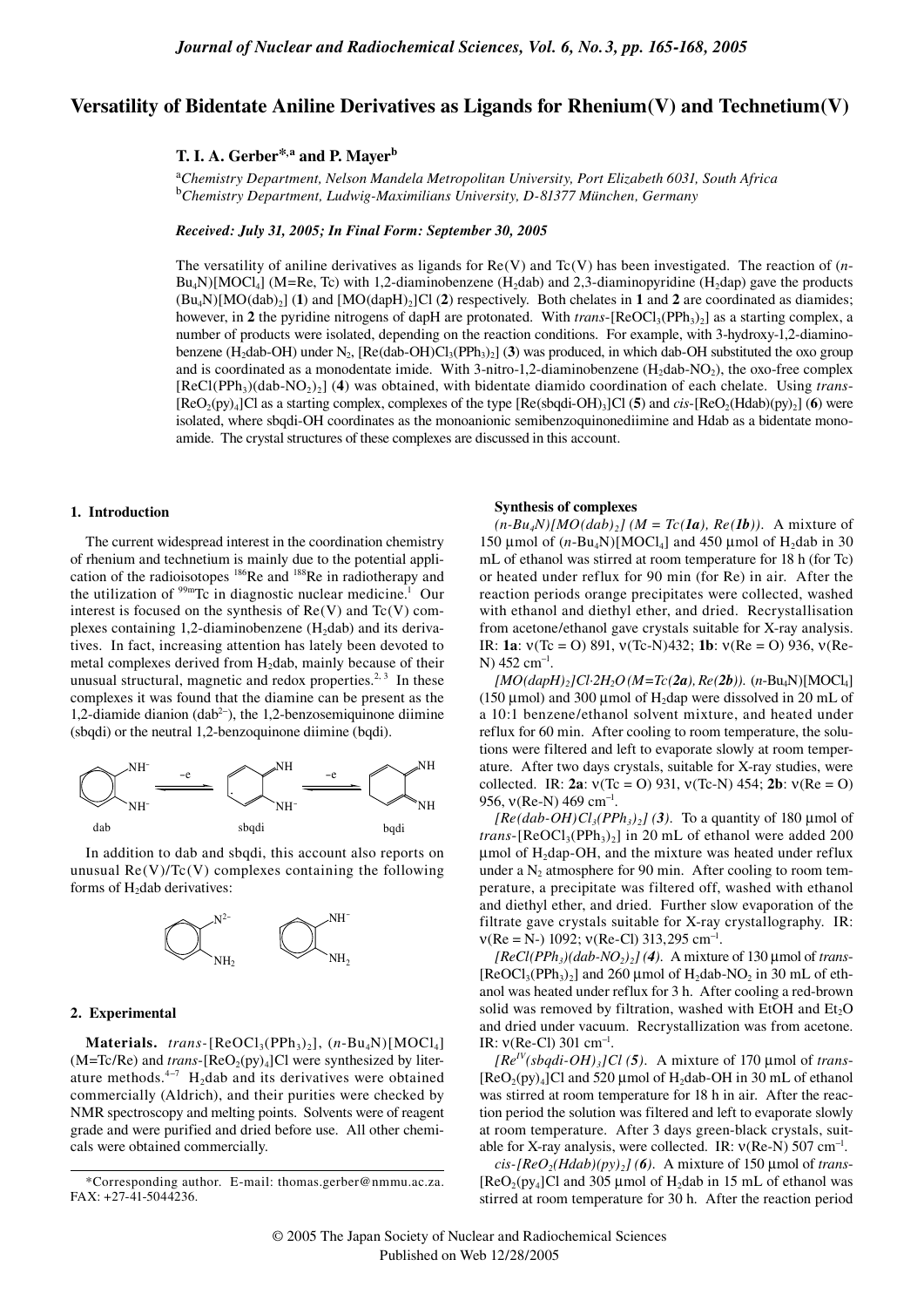|  |  |  |  |  |  | <b>TABLE 1: Crystal and Structure Refinement Data</b> |  |
|--|--|--|--|--|--|-------------------------------------------------------|--|
|--|--|--|--|--|--|-------------------------------------------------------|--|

| Crystal system<br>Space group | Orthorhombic<br>$P2_12_12_1$ | 2 <sub>b</sub><br>Triclinic<br>P <sub>1</sub> | Monoclinic<br>$P2_1/n$ | Monoclinic<br>P2 <sub>1</sub> /c | Hexagonal<br>Р6 | Triclinic<br>P <sub>1</sub> |
|-------------------------------|------------------------------|-----------------------------------------------|------------------------|----------------------------------|-----------------|-----------------------------|
| $a(\AA)$                      | 11.644(3)                    | 7.1477(2)                                     | 12.127(1)              | 14.937(11)                       | 13.535(2)       | 9.570(2)                    |
| $b(\AA)$                      | 15.303(4)                    | 9.2464(4)                                     | 14.385(1)              | 15.017(8)                        | 13.535(2)       | 12.493(3)                   |
| $c(\AA)$                      | 16.950(5)                    | 12.1316(5)                                    | 21.711(1)              | 15.394(12)                       | 8.394(2)        | 12.851(3)                   |
| $\alpha$ <sup>o</sup> )       | 90                           | 73.838(1)                                     | 90                     | 90                               | 90              | 61.60(3)                    |
| $\beta$ <sup>c</sup> )        | 90                           | 78.658(2)                                     | 99.09(1)               | 112.12(6)                        | 90              | 70.56(3)                    |
| $\gamma(^\circ)$              | 90                           | 73.786(1)                                     | 90                     | 90                               | 120             | 78.68(4)                    |
| $V(A^3)$                      | 3020.3(2)                    | 733.29(5)                                     | 3740.0(6)              | 3199(4)                          | 1331.7(3)       | 1273.1(4)                   |
| Z                             | 4                            | 2                                             | 4                      | 4                                | 2               | 2                           |
| Reflections obs.              | 1568 <sup>1</sup>            | $3004^2$                                      | $4702^2$               | $1739^2$                         | $2194^2$        | $3519^2$                    |
| $\boldsymbol{R}$              | 0.058                        | 0.0299                                        | 0.061                  | 0.0807                           | 0.0566          | 0.048                       |
| <b>GOF</b>                    | 1.29                         | 1.08                                          | 1.07                   | 1.07                             | 1.10            | 1.06                        |

 $^{1}$ for  $|F_{0}| > 3\sigma(F_{0})$ ; <sup>2</sup>for  $|F_{0}| > 2\sigma(F_{0})$ 

a purple precipitate was collected. The slow evaporation of the mother liquor over a period of 3 days at room temperature gave crystals suitable for X-ray crystallography. IR:  $v_s(ReO_2)$  905,  $v_a(ReO_2)$  876 cm<sup>-1</sup>.

*Physical measurements.* The instrumentation used is the same as reported earlier.8 A Nicolet Siemens R3m/V (for **1a**, **3**, **4**) and a Nonius Kappa CCD (for **2b**, **5**, **6**) diffractometer were used. Crystal and structure refinement data are given in Table 1. Structural refinements were made by the full-matrix least-squares method on  $F^2$  using the program SHELXL97.<sup>9</sup>

#### **3. Results and Discussion**

**Structure of** *1a*. This complex (Figure 1) shows a squarepyramidal geometry with the oxo group occupying the apical position, with the Tc atom lying above the mean plane defined by the four amido nitrogens by 0.67 Å. On coordination to the  $Tc(V)$  center, the two bidentate ligands both lose two amine



**Figure 1.** Structure of the  $[TeO(dab)_2]$ <sup>-</sup> anion. (Tc-O = 1.668(7), Tc- $N(1) = 1.99(1)$ , Tc- $N(2) = 1.98(1)$ , C(1)- $N(1) = 1.38(2)$  Å; O-Tc- $N(1) =$ 109.3(4), O-Tc-N(2) = 110.0(4), N(1)-Tc-N(2) = 78.8(5)<sup>°</sup>).



**Figure 2.** The molecular structure of  $[ReO(dapH)<sub>2</sub>]Cl.$   $(Re-O(1) =$ 1.688(4), Re-N(2) = 2.002(4), Re-N(3) = 1.995(4), C(1)-N(1) = 1.346(7)  $\text{A}; \text{O}(1)$ -Re-N(2) = 108.7(2), O(1)-Re-N(3) = 110.1(2), Re-N(3)-C(2) =  $117.6(3)$ , N(2)-Re-N(6) =  $141.4(2)$ °).

protons to form an anionic complex. The Tc=O distance of 1.668(7)  $\AA$  is typical, and the Tc-N distance (mean 1.98(1)  $\AA$ ) is intermediate between Tc=N (1.91 Å) and Tc-NH<sub>2</sub> (2.08 Å).<sup>10</sup> The angles around the nitrogens are in the order of 120˚, consistent with  $sp<sup>2</sup>$ -hybridization. The average bite angle of the two dab chelates is 78.9˚.

**Structure of 2b.** The complex (Figure 2) has a square-pyramidal geometry with the Re atom lying 0.68 Å above the plane defined by the four amido nitrogen atoms. The Re = O distance of 1.688(4) Å) is typical for monooxorhenium(V) complexes, and the Re-N distances (mean =  $1.993(5)$  Å) are similar to those found for Re-amide bonds.<sup>11</sup> The average bite angle of the two chelates is 77.4˚. Protonation of the pyridyl nitrogen atoms has a minor effect on the aromaticity of the rings, with a slight deviation from planarity. The packing of the molecules in the crystal is essentially achieved by hydrogen bonds between Cl-, NH and H<sub>2</sub>O. The Cl<sup>−</sup> counterion hydrogen-bonds to the protons on the pyridyl N(1)  $[N(1) - H \cdots Cl = 3.380(5)$  Å] and N(2)  $[N(2) - H \cdots Cl]$  $= 3.378(5)$  Å]. The proton on the pyridyl N(4) is hydrogenbonded to  $O(2)$  of a water molecule (2.982(7) Å).

**Structure of** *3***.** The complex (Figure 3) exhibits an approximate octahedral geometry with the Re(V) atom displaced from the mean  $Cl(1)P(1)Cl(3)P(2)$  plane by 0.08 Å towards N(1). The 2,3-diaminophenol ligand acts as a dianionic moiety, and the Re-N(1)-C(1) bond angle  $(179.5(7)°)$  emphasizes the linear coordination mode of the triply bonded phenylimido unit, and



**Figure 3.** An ORTEP view of  $[Re(dab-OH)Cl_3(PPh_3)_2]$ .  $(Re-N(1) =$ 1.730(9), Re-P(1) = 2.475(3), Re-P(2) = 2.502(3), Re-Cl(1) = 2.421(3),  $\text{Re-Cl}(2) = 2.442(3), \text{Re-Cl}(3) = 2.420(2) \text{ Å}; \text{N}(1) - \text{Re-Cl}(2) = 176.7(3),$  $P(1)$ -Re-P(2) = 177.8(1), N(1)-Re-P(1) = 89.7(3), N(1)-Re-Cl(1) =  $93.5(3)°$ ).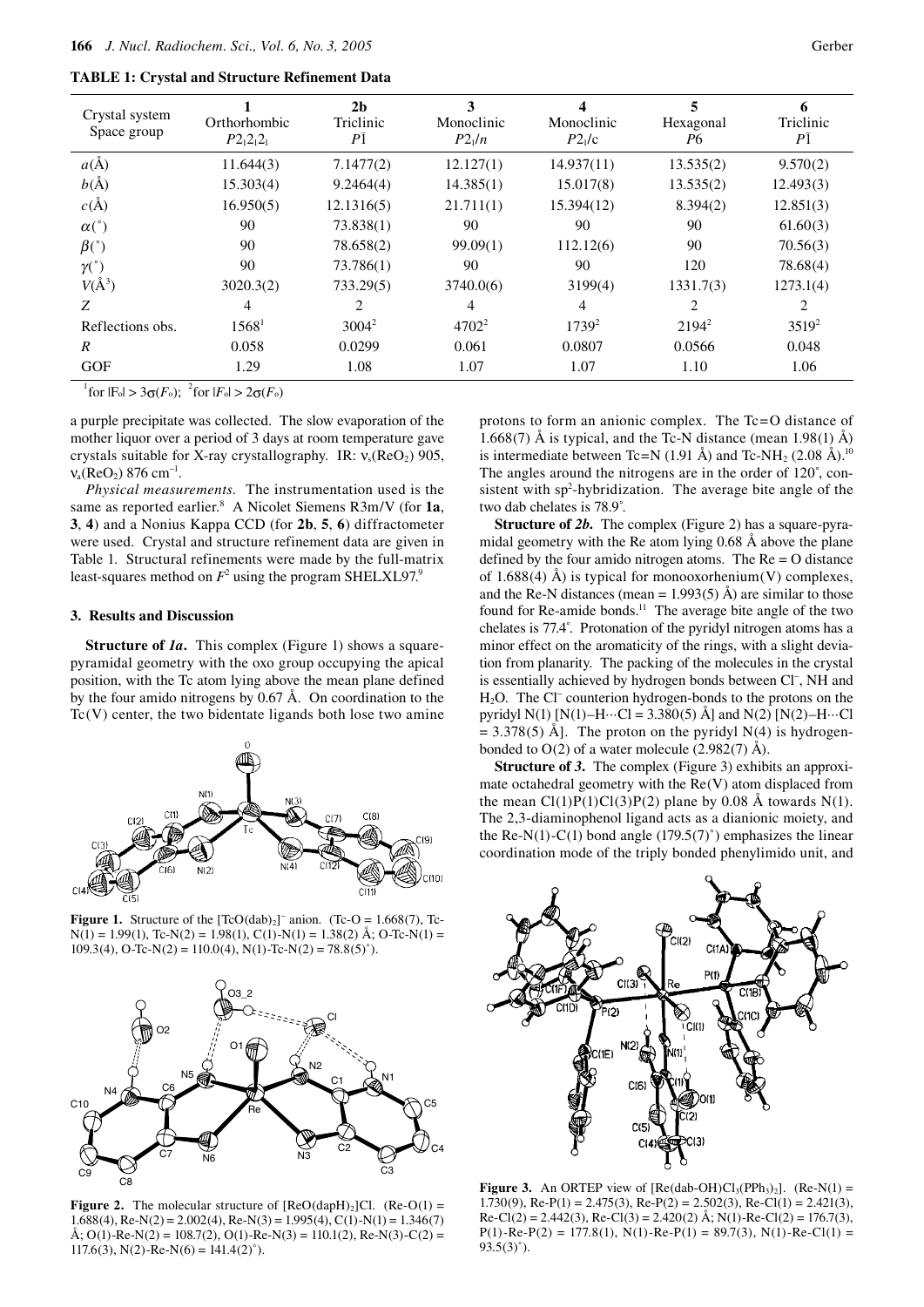

**Figure 4.** The molecular structure of  $[ReCl(PPh<sub>3</sub>)(dab-NO<sub>2</sub>)<sub>2</sub>]$ . (Re- $Cl = 2.393(9)$ , Re-P(1) = 2.431(9), Re-N(1) = 1.98(3), Re-N(2) = 1.96(2) Å; N(1)-Re-N(2) = 77(1), Re-N(1)-C(1) = 120(2), Cl-Re-N(1) =  $139.1(8)°$ 



Figure 5. Molecular view for the monocation [Re(sbqdi-OH)<sub>3</sub>]<sup>+</sup>. (Re- $N(1) = 2.049(10), Re-N(2) = 1.887(19), N(1) - C(1) = 1.29(1), N(2) - C(2)$  $= 1.53(2)$  Å; N(1)-Re-N(2) = 77.5(3), C(1)-N(1)-Re = 118(1)<sup>°</sup>).

the Re-N(1) distance of 1.730(9)  $\AA$  agrees with the values found in other  $Re(V)$ -phenylimido octahedral complexes.<sup>12</sup> The phenylimido moiety is virtually perpendicular to the mean equatorial plane (dihedral angle of 89.2(3)˚), and to minimize steric congestion around the metal atom, the ligand fits between two phenyl rings.

**Structure of** *4***.** The crystal structure (Figure 4) shows that **4** exhibits a skew-trapezoidal bipyramidal geometry. The complex contains two dinegative dab- $NO<sub>2</sub>$  ligands symmetrically coordinated to the Re(V) centre. The four Re-NH bond distances have an average of 1.98(2) Å, with the Re-P bond (2.43(1) Å) shorter than in other  $Re(V)$  complexes.<sup>13</sup> The Re-Cl bond length (2.393(9) Å) is within the range observed for a large variety of  $Re(V)$  oxo complexes.<sup>14</sup> The Re, Cl and P(1) atoms are above the  $N(1)$ ,  $N(2)$ ,  $N(1')$ ,  $N(2')$  mean plane by 0.72, 2.51 and 2.57 Å, respectively. The two dab-NO<sub>2</sub> ligands make a dihedral angle of 60.3˚.

**Structure of** *5***.** The rhenium atom is at the center of a trigonal-prismatic environment (Figure 5). The Re-N(2) bond is short at 1.89(2) Å, and is indicative of bonding of an amide  $(-NH^-)$ to Re. The longer Re-N(1) bond  $(2.05(1)$  Å) indicates a single bond with the quinone imine (=NH) nitrogen. This value compares well with other Re-N(imine) bonds, which vary in the range  $2.03(1)$ -2.15(1) Å.<sup>15</sup> Bonding in the ligand is of particular



**Figure 6.** The *cis*-[ReO<sub>2</sub>(Hdab)(py)<sub>2</sub>] neutral complex. (Re-O(1) = 1.723(7), Re-O(2) = 1.716(6), Re-N(1) = 2.053(8), Re-N(2) = 2.042(9),  $Re-N(3) = 2.163(9)$ ,  $Re-N(4) = 2.155(9)$  Å;  $O(1)$ - $Re-O(2) = 118.2(3)$ ,  $O(1)$ -Re-N(1) = 157.8(3),  $O(1)$ -Re-N(2) = 85.2(3), N(3)-Re-N(4) =  $174.3(3)$ , N(1)-Re-N(2) =  $72.7(3)$ °).

interest. The  $C(1)$ -N(1) bond (1.29(2) Å) is short, consistent with a localized double bond of the sbqdi form. The  $C(2)-N(2)$ bond is long (1.53(2) Å) and indicates a localized single bond. The six-membered ring of the benzosemiquinone diimine displays typical quinoid distortions. The C(5)-C(6) length of  $1.26(4)$  Å is short and indicative of a localized double bond, as would be expected for the sbqdi form with a  $C(1)-N(1)$  double bond. The assignment of a +IV oxidation state to Re is thus justified on the basis of the crystallographic data.

**Structure of 6.** The rhenium atom is at the center of a distorted octahedral environment (Figure 6). The small bite angle (72.7˚) of Hdab may be responsible for the *cis* orientation of the two oxo groups, which have an O(1)-Re-O(2) angle of 118.2˚. The mean planes of the pyridines define angles of 97.1˚ and 87.5° with the Hdab plane, and the mean planes passing through the pyridines define an angle to each other of only 12.5˚. The  $N(3)$ -Re-N(4) angle deviates from linearity (174.3(3) Å), and the  $Re = O$ ,  $Re-N_{py}$  and  $Re-N_{amine}$  bond lengths fall within the reported limits.16

### **4. Conclusions**

This report illustrates the versatility of 1,2-diaminobenzene and its derivatives as ligands for  $Re(V)$  and  $Tr(V)$ . A variety of unusual complexes of these metals, containing different coordination modes of the chelate  $H_2$ dab, were prepared by using different starting materials and reaction conditions.

### **References**

- (1) J. R. Dilworth and S. J. Parrott, Chem. Soc. Rev. **27**, 43 (1998).
- (2) C. G. Pierpont and R. M. Buchanan, Coord. Chem. Rev. **38**, 45 (1981).
- (3) M. J. O'Connor, Prog. Inorg. Chem. **14**, 241 (1971).
- (4) N. P. Johnson, C. J. L. Lock, and G. Wilkinson, Inorg. Synth. **9**, 145 (1967).
- (5) F. A. Cotton, A. Davison, V.W. Day, L. D. Gage, and H. S.